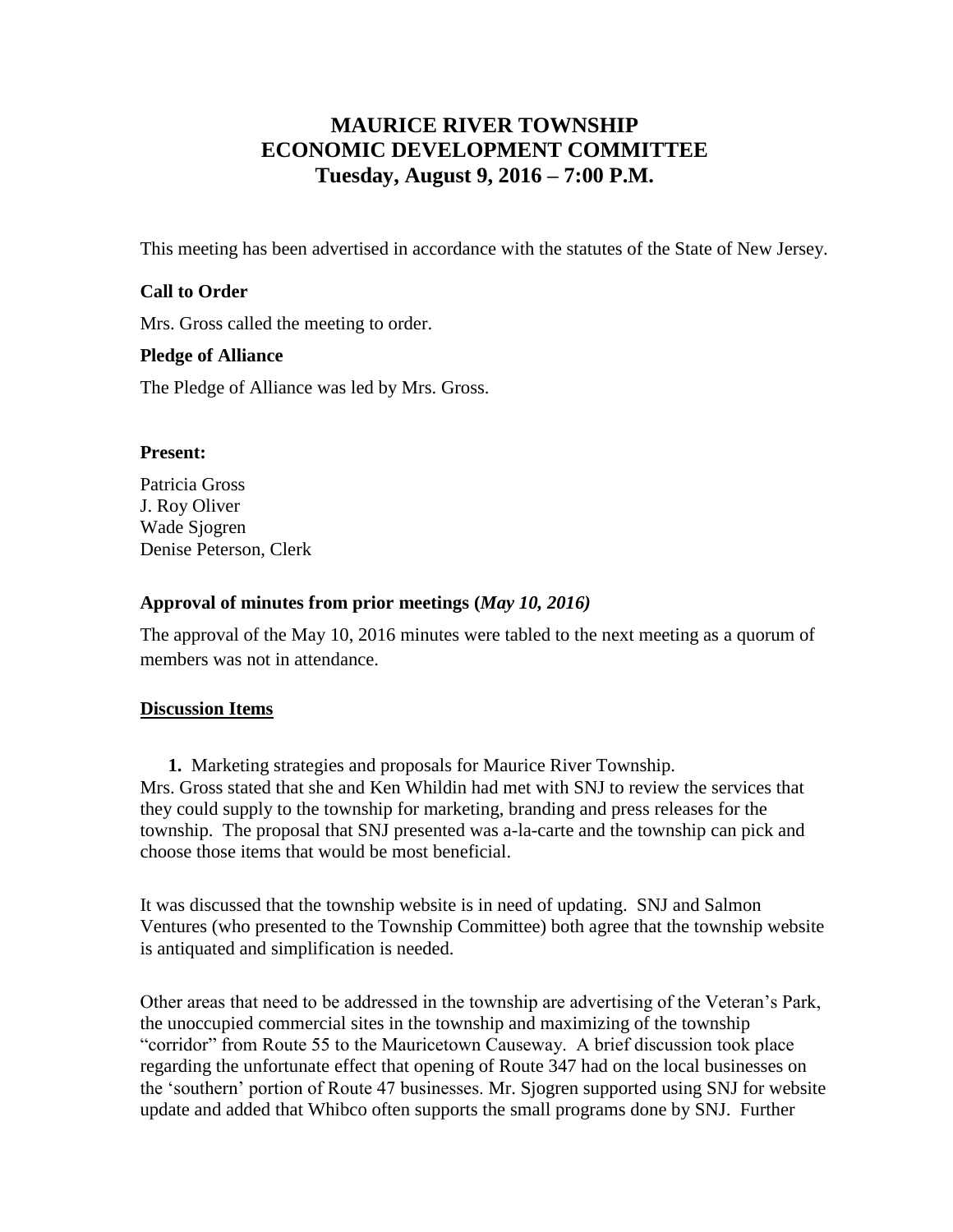discussion took place regarding the services of both SNJ and Salmon Ventures and the possibility of utilizing both companies.

Update of the website was discussed which included allowing a page for the local businesses to advertise, optimizing the 'search engine', attaching sites such as Facebook, Twitter, LinkedIn, etc. to the website.

Mrs. Gross suggested possibly holding a seminar for the local businesses. It was discussed that CDC was hosting similar meetings quite often but now they are not as often and are combined municipality participation. It was discussed that being a member of the Cumberland Development Committee seems to have only minimal benefits to the Township of Maurice River.

It was discussed that Maurice River Township may want to consider joining a local Chamber of Commerce such as Millville or Cape May. Mrs. Gross added to joining the Cape May Chamber would tie into the Bayshore Council. Mr. Sjogren stated that it will provide a venue for businesses to come together and have discussion in a private setting.

The local education possibilities for resource extraction were discussed. Penn State has a sand mining engineering program. Mrs. Gross asked if there was a 'seen' interest from youth to pursue sand mining. Mr. Sjogren replied 'yes' and explained that there are educational options available such as a Pennsylvania Leadership program which will get pursuers involved and there are resources available in the private sector.

Mrs. Gross asked about the reuse of sand mines. Mr. Sjogren stated reuse is done and offered that Maurice River Township land regulations permit lake shore development through the Pinelands but only if there is no conflict prospect between the mining company and the homeowner.

Mrs. Gross offered that Dunkin Donuts is being held up by Pinelands. Mrs. Gross added that NJDEP representative, Jason Hearon had indicated that he does not believe NJDEP is interested in keeping property. Possible uses of NJDEP property at the intersection of Route 47 and Mauricetown Causeway were discussed such as a bank, meat market, etc.

Mr. Sjogren stated that the Redevelopment Plan for the Whibco property has been approved. A meeting with Rick Brown, NJDEP will be needed to discuss the details. There is a question whether it will be possible to get the center re-activatated. Further discussion took place about the benefit of a centralized wastewater treatment plan but that it would be cumbersome. It was discussed that Mr. Brown, NJDEP, is trying to set up a meeting and may lead in the right direction. Further discussion included the CAFRA centers and what will happen to the residents standing now and in the future.

 **2**. Meetings for 2017 – Two meetings during the day & two meetings during the evening.